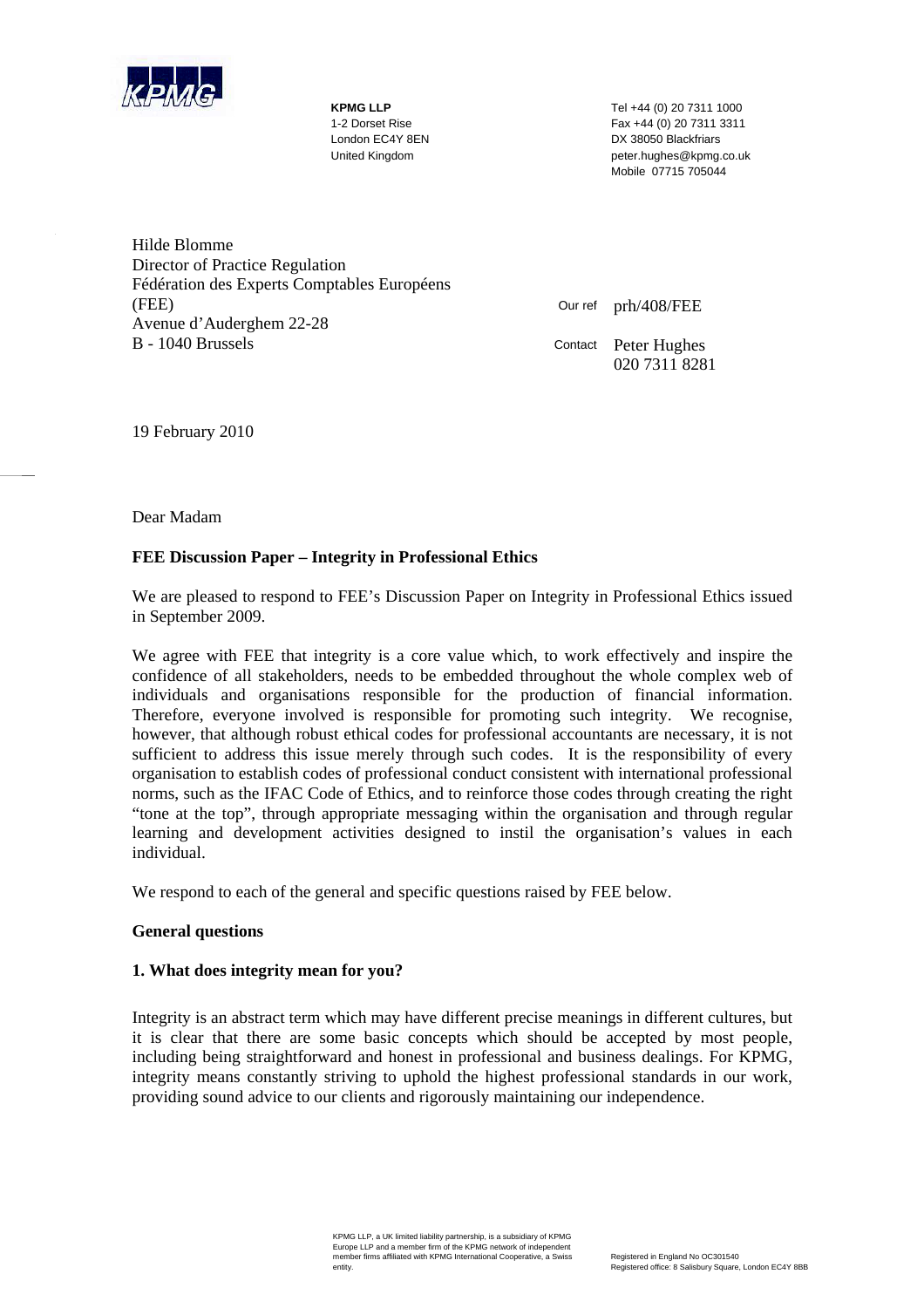## **2. Is integrity the core principle in professional behaviour? If yes, why?**

Integrity is the core principle in KPMG and in our statement of Core Values issued to all our staff, integrity is the core value which underlies all of the principles of the Global Code of Conduct of KPMG International. Integrity is at the heart of the values that create a sense of shared identity within KPMG.

### **3. What are the threats to ethical behaviour?**

It is generally accepted that ethical behaviour in professional life can be subject to threats such as self-interest, self-review, advocacy, familiarity and intimidation. Although there are probably circumstances when integrity is subject to each of these threats, integrity would appear to be most vulnerable to the threat that self-interest will militate against acting openly and fairly. Given that integrity is at the heart of professional conduct, it is the one principle that needs to be most deeply embedded in every professional. It would seem that integrity cannot be taken for granted, and needs to be instilled in the individual by the example of others, through leadership of organisations and through appropriate values which are evident within the organisation and constantly reinforced in a palpable way.

#### **4. How do these threats change as the economic climate changes?**

It is self-evident that in times when organisations are focused on survival at all costs, the temptation to breach professional codes of conduct may be higher than when times are not so hard.

### **5. How is integrity instilled in your audit firm or your organisation? Does it always work? How could it be improved?**

Integrity is instilled in many ways within KPMG. The tone at the top and the example given by the leadership of the firm are basic elements of this process, but integrity needs to be evident in every decision that the firm makes so that individuals can see the results of the principle in action. Induction training, disciplinary processes, a good code of conduct are among the elements that help to instil integrity. Most importantly each individual must lead by example at every level within the firm. Integrity cannot be measured in absolute terms and it can never be said that a person or an organisation has reached its goal. Instilling integrity should form a part of the infrastructure of any organisation, be a key principle in the code of conduct or statement of core values. Such statements should be reinforced through visible evidence, for example in internal stationery, IT screen savers, posters etc. .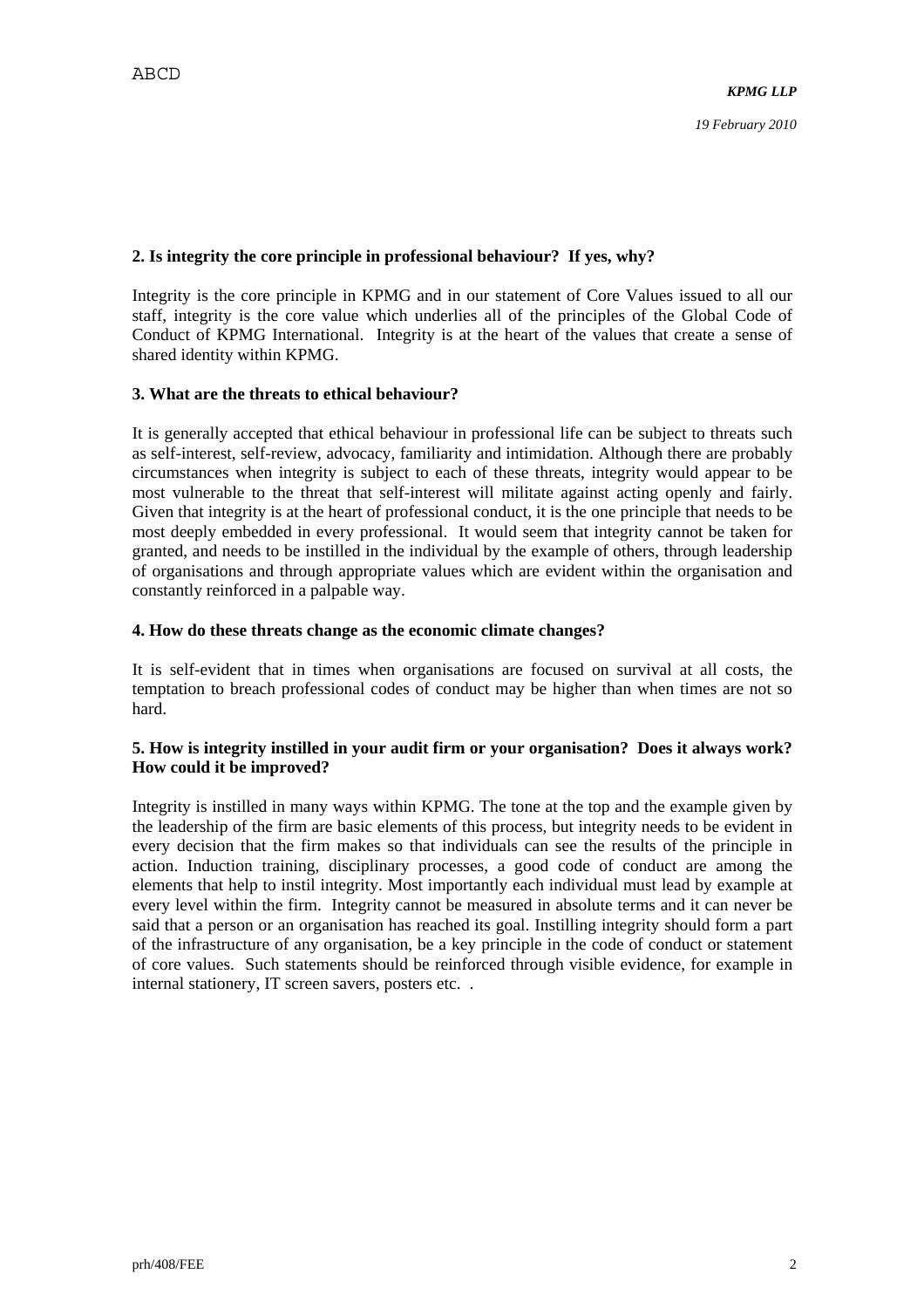## **Specific questions**

### **6. Do readers agree that integrity is actually the core principle and should be highlighted as such, compared with the other fundamental principles referred to in paragraph 2.3? If not, why not?**

See our response to question 2 above.

## **7. Do the other fundamental principles derive from integrity or are they complementary to it? Please explain your rationale.**

To a large degree, the other fundamental principles, eg objectivity and professional conduct do derive from integrity and are certainly complementary to it. It is possible for conflicts of interest to emerge which result in threats to one or more of the fundamental threats, and at times compliance with one principle may conflict with another. For example a professional conflict arising from serving more than one client with a competing or adverse interest may mean that the duty to act with professional competence to one party may conflict with a duty of confidence to another party. However, the solution to such a conflict cannot result in the principle of integrity being compromised.

## **8. From the perspective of professional ethical behaviour, does the quality of the person's character matter if their actions are consistent with expected standards? Does this have consequences for the disciplinary process?**

From a professional perspective what matters is how people behave and whether this is in accordance with the firm's stated values. Organisations have no real instruments fairly to assess the quality of the person's character.

### **9. Do readers believe that the perceived integrity of the profession as a whole impacts upon the integrity of individuals within it? Again, does this have consequences for the disciplinary process?**

The perceived integrity of the profession as a whole is probably too far outside the experience of most individuals. However, the integrity of the employing organisation impacts the way the individual behaves and therefore having the right "tone at the top" of the organisation is essential. This in turn needs to underpin those professional norms of conduct set for the profession as a whole.

### **10. Would it be helpful for codes of ethics of accountancy bodies to include further discussion on integrity? If so, what are the key points that should be included?**

As a core value integrity should be included as one of the foundations of a code of conduct and its main behavioural characteristics explained. It is probably rather difficult for ethical codes of accountancy bodies to develop the concept of integrity in any way that it is really fresh and imaginative, given that most people have a sense of what integrity is and would probably expect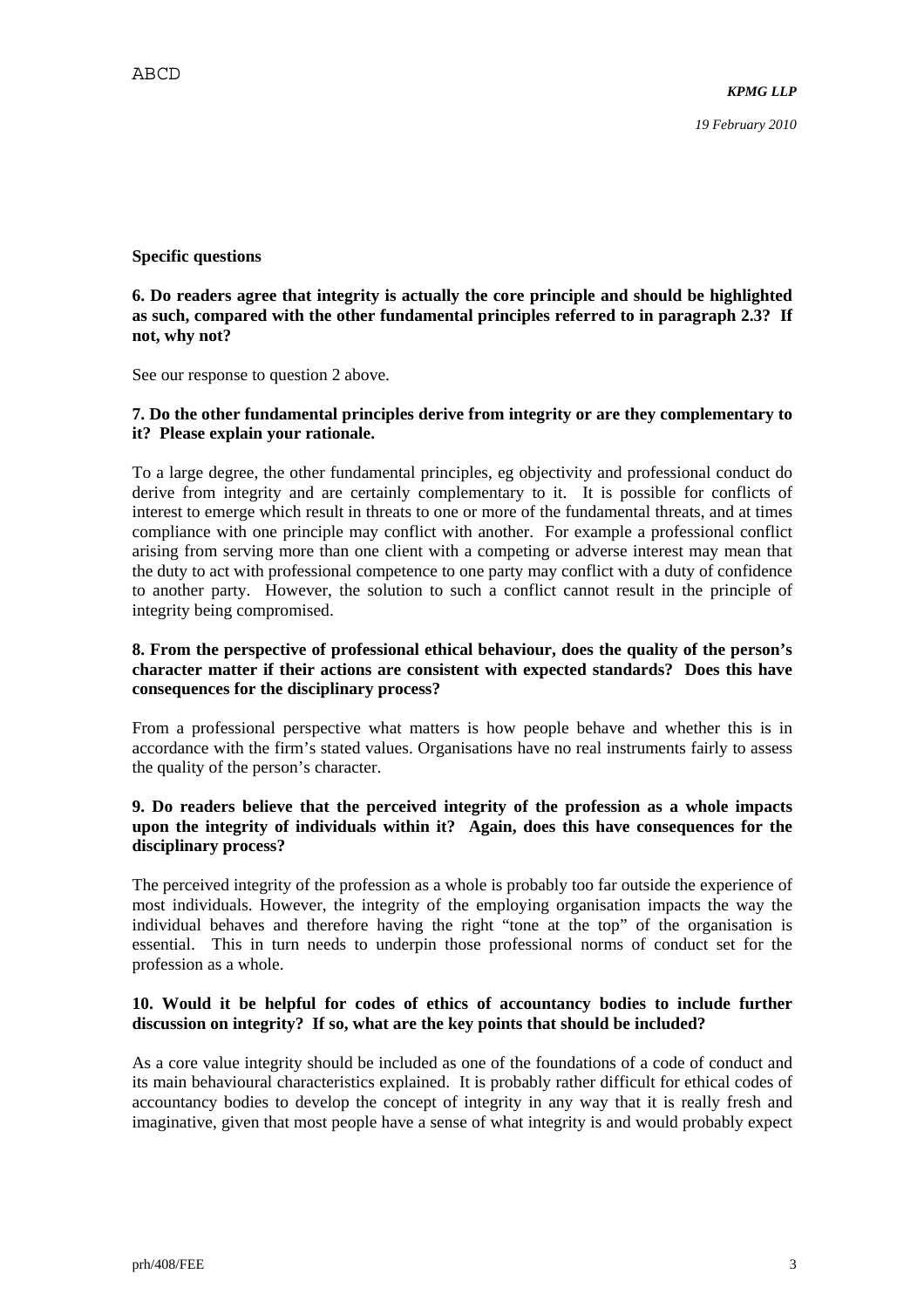it to be a given within their required standard of professional behaviour. However, in training developed by accountancy bodies and most particularly within organisations, an attempt can be made to make the principle of integrity more alive for people by exploring how it can be compromised through threats in the working environment and then to explore with individuals how those threats can be managed.

### **11. Should there be greater clarity of the extent to which personal integrity would affect professional integrity, to enhance harmonisation? What sort of personal behaviour should merit professional disciplinary action?**

In its 2007 paper entitled *Reporting with Clarity*, the Institute of Chartered Accountants in England and Wales defined one element of integrity being to "show consistency". However the paper recognised that consistency is a particularly challenging behavioural characteristic given the ability of people to compartmentalise different areas of their life. It is also difficult for organisations to extend the scope of their professional values and expectations into an individual's personal life because this might necessarily extend into areas of personal morality, cultural norms etc where there might be no universal standard. Clearly, however, there are some absolutes of appropriate personal conduct, including complying with the law and it can never be that an individual's personal behaviour is so outrageous as to bring the profession or the organisation into disrepute.

It is also difficult to address personal integrity other than in a general way because personal behaviour of the individuals working in an organisation will have a very different impact on the organisation depending on the individuals' positions and profile within the organisation and within society in general. It is clear that the personal behaviour of a senior partner has a completely different impact on the organisation than that of an individual newly hired from university. The message that needs to be conveyed is "how does an individual's personal behaviour affect the organisation's reputation?"

## **12. Do you agree with the behavioural characteristics discussed in paragraph 5.2? If not, please explain what should be changed**.

The behavioural characteristics set out in paragraph 5.2 seem a useful contribution to the discussion, although not all are absolutes (eg "take corrective action") and some are more essentially a part of integrity (eg "be straightforward, honest and truthful") than others (eg "be open-minded" may be more closely linked to "objectivity" than "integrity"). Some of these concepts are more self-evident than others. For example, although the IFAC Code of Ethics states in the very first sentence: "A distinguishing mark of the accountancy profession is its acceptance of the responsibility to act in the public interest", there is probably no generally accepted definition of the "public interest" for this purpose. The IFAC Code's statement that "In acting in the public interest, a professional accountant shall observe and comply with this Code", seems rather to duck the question.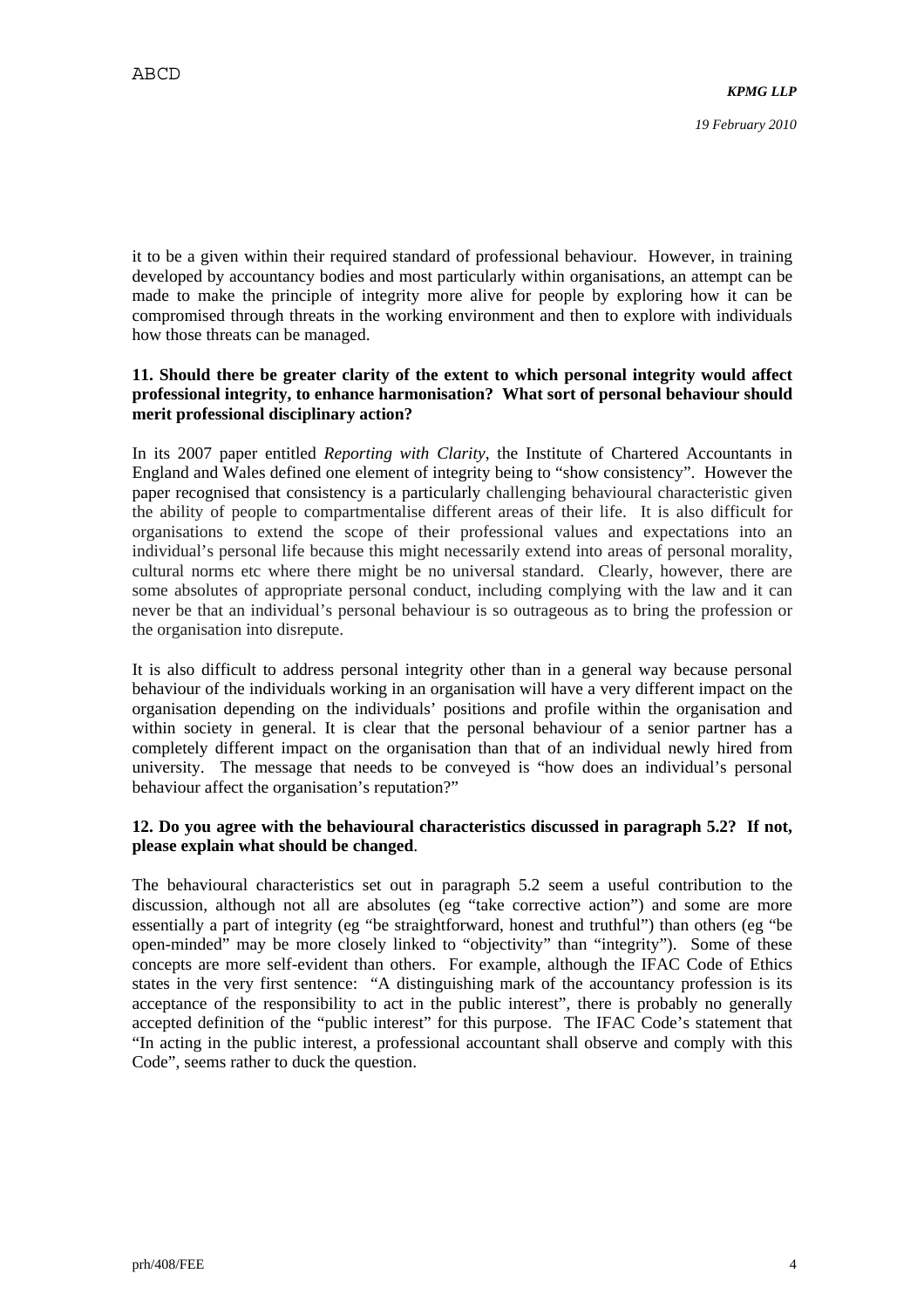# **13. Are there further behavioural characteristics that should be expected of someone behaving with integrity in a professional context, other than those listed in paragraph 5.2? If so, what?**

We believe that paragraph 5.2 presents a good basis for discussion and note the parallels with the ICAEW's own paper. It also seems to us that this type of analysis is most useful as a basis for discussion, for example in training events within an organisation as to what integrity means for that organisation. We note that the ICAEW paper refers to "promoting community interests" rather than "taking into consideration the public interest" which may itself be a useful basis for discussion.

## **14. Do readers agree with the indicators discussed in 6.7? Are there others, and if so what?**

We believe that the indicators in 6.7 are very useful and may be utilised by any organisation. Whilst other indicators may also be valid in certain organisations because of their culture, particular business or other reasons, the indicators in 6.7 do seem likely to be universal. In particular, we consider that the recognition of ethical dilemmas and discussion of the means to manage them are particularly important within a complex organisation.

# **15. Do readers agree that organisations should have clear ethical values and that in all but the smallest organisations this will require the organisation to have a code of conduct? If not, please explain your rationale.**

A code of conduct is a useful and powerful tool to transmit clearly what an organisation understands by ethical values. The absence of such a code does not necessarily imply a lack of clarity as to its ethical values, but clearly makes communication more difficult as well as any attempt for individuals to unite around a statement of common values.

## **16. Who should be responsible for ensuring that ethical behaviour is embedded in organisations?**

The leadership within an organisation should be responsible for setting ethical values and reinforcing them by setting the right "tone at the top".